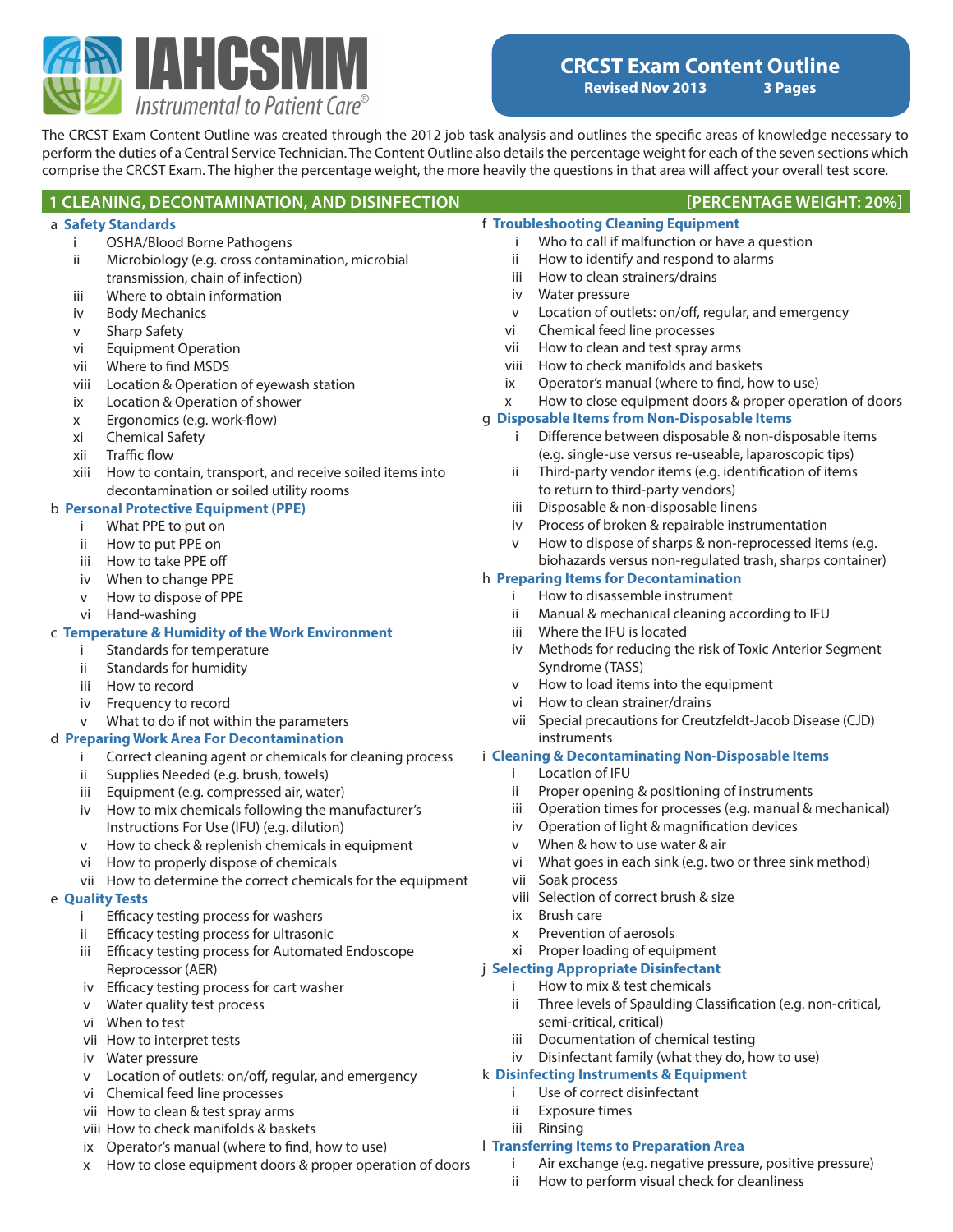## **2 PREPARATION & PACKAGING [PERCENTAGE WEIGHT: 20%]**

## a **Temperature and Humidity of the Work Environment**

- i Standards for Temperature
- ii Standards for humidity
- iii How to record
- iv Frequency to record
- v What to do if not within the parameters

# b **Preparing Work Area for Packaging**

- i Supplies needed
- ii Dress code
- iii Work area requirements (e.g. cleaning requirements)
- iv Location of IFUs

# c **Receiving Items for Preparation**

- i Item identification (e.g. visual, computerized)
- ii How to unload equipment
- iii How to check for cleanliness
- iv How to sort items (e.g. service, facility, loaner)
- v How to accept items through pass-through window

# d **Inspecting Items for Cleanliness and Functionality**

- i How to check for cleanliness and functionality
- ii How to follow the IFU
- iii Proper testing tools and process for checking functionality of items (e.g. sharpness testing)
- iv How to assemble, test, and disassemble items according to IFUs
- v How to remove and replace unacceptable items
- vi How to lubricate items according to IFUs

# e **Selecting Items for Assembly**

- i How to obtain the appropriate count sheets, peel pack list, tray list (e.g. where to place count sheets)
- ii How to read and identify items (e.g. books, product number, computers, tape, etching)
- iii How to cross-reference different instruments
- iv How to size and measure items
- v Visual identification & proper names of common instru ments

# f **Assembling Items for Packaging**

- i Proper handling procedures
- ii Instrument protection devices (e.g. tip protectors, foam, mats)
- iii Tray liners

# **3 DOCUMENTATION & RECORD MAINTENANCE [PERCENTAGE WEIGHT: 10%]**

## a **Record Maintenance**

- i Environmental conditions for records storage
- ii Protocol of time-frame to keep records
- iii What needs to be kept
- iv Where kept (on-site, off-site)
- v How to retrieve

# b **Temperature, Humidity, and Corrective Action**

- i Acceptable temperature humidity ranges for work areas
- ii Procedure for reporting deficiency

# c **Quality Test Results**

- i Ultrasonic systems
- ii Water quality and temperature
- iii Bowie Dicks tests (e.g. run as first load of the day, empty load)
- iv Sterilizer leak tests (e.g. when test should be performed)
- v Biological and chemical tests (e.g. lot numbers, running con trol tests, correct placement of tests, incubation procedure, how to interpret results, recall process in case of undesirable outcomes)
- iv Proper instrument placement (e.g. facilitate sterilization, protect instruments)
- v Instrument organizers
- vi Classes and appropriate use of chemical indicators (e.g. proper placement, intended cycle)
- vii Weight limits and weight distribution

# g **Packaging Method**

- i How to select appropriate packaging method (e.g. size, packaging weight)
- ii Packaging Method (e.g. flat wrap, peel pack, container)
- iii Sterilization method/cycle to be used
- iv External indicators
- v Tamper evident seals
- vi Proper application method of packaging
- vii Proper wrapping technique

# h **Labeling Method**

- i Importance of legible handwriting
- ii Approved writing instrument
- iii Placement of labeling and writing (e.g. write on plastic side of peel pouch, write on tapenot wrapper)
- iv How to identify trays missing items
- v Correct tray information
- vi Technician identification
- vii Storage destination
- viii Special information identifiers (e.g. implant, loaners, steril ization methods/cycle)
- ix Date of sterilization/date of expiration (e.g. event-related versus time)

# i **Transferring Items to Appropriate Area**

- i Location of sterilization areas (e.g. low temperature, high temperature)
- ii Location of staging area
- iii How to prioritize for rapid turn-around
- iv How to handle items without damaging (e.g. stacking, rough handling)
- v Delivery locations
- vi Air exchanges (e.g. negative pressure, positive pressure)
- vii Body mechanics
- viii Ergonomics
- ix How to track items (e.g. manual, computer)
- x Traffic flow

- vi How to interpret the results of the test
- vii Take corrective action if test fails
- viii Washer decontamination process (e.g. frequency, type)
- ix Cart washer

## d **High Level Disinfection (HLD) Process**

- i Safety measures when using HLD
- ii Proper disposal methods
- iii Dilution labeling requirements (e.g. concentration, expira tion, end of use date)
- iv Technician information
- Patient information

# e **Employee Incident Reports**

- i Hospital reporting policy
- ii Exposure control plan
- iii State and federal safety regulations
- iv Risk management and safety management policies v Patient tracing procedure (e.g. in event of needle stick, cut)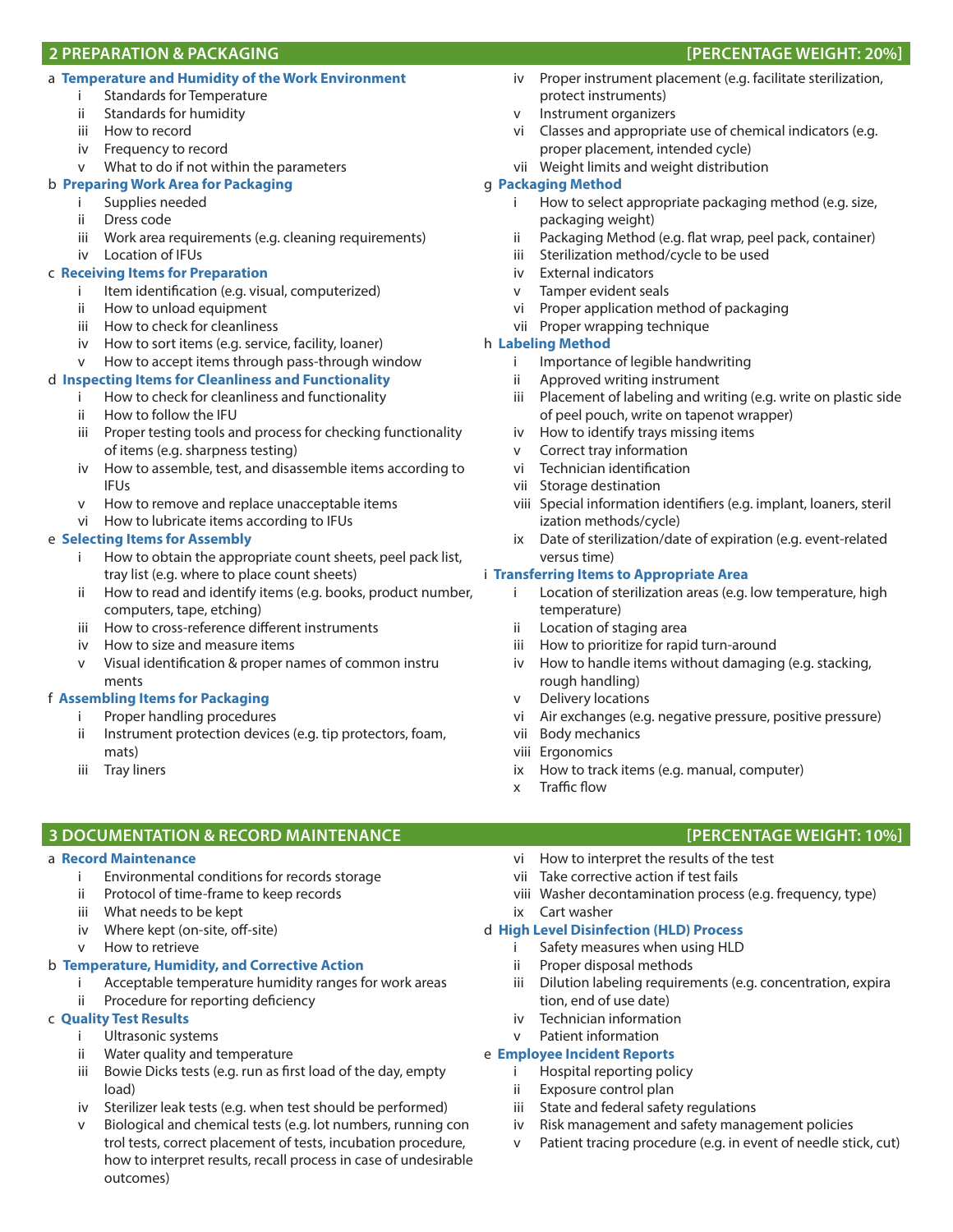### a **Temperature and Humidity of the Work Environment**

- i Standards for temperature
- ii Standards for humidity
- iii How to record
- iv Frequency to record
- v What to do if not within the parameters

#### b **Preparing Work Area for Sterilization**

- i Supplies needed (e.g. printer supplies, test packs, label gun supplies)
- ii Perform sterilizer component checks according to manufacturer's IFU
- iii Perform cleaning according to manufacturer's IFU

#### c **Sterilizer Tests**

- i Leak tests
- ii Bowie Dick/air removal test according to standard
- iii Placement of biological test packs for sterilization
- iv When to perform test (e.g. repair, construction, malfunction, routine)

#### d **Receiving Items for Sterilization**

- i How to move items from cart to cart
- ii Proper body mechanics
- iii Proper handling of item to preserve packaging integrity iv How to access IFUs

#### e **Sterilization Method and Cycle**

- i Functionality of sterilizer
- ii How to select and change the cycle
- iii How to identify appropriate use of external indicators (e.g. sterilization method, placement)
- iv Sterilization method of items
- Identification of appropriate packaging for the sterilization method

#### f **Pre-Sterilization Package Integrity**

- i What comprises integrity (e.g. holes, filters, broken locks and seals)
- ii Filter placement, locks, seals, and external indicators

### g **Loading Sterilizer**

- i Metal mass versus load configuration
- ii Wrapped versus rigid containers and peel pouch
- iii Biological tests
- iv Appropriate placement of items

#### h **Operating and Monitoring Sterilization Equipment**

- i How to replace and dispose of empty cartridges/tanks/ cassettes
- ii How to select cycle
- iii Where to place biological or air removal tests
- iv Temperature requirements for each sterilization method
- v How to access IFUs

#### a **Customer Requests**

- i Phone Etiquette
- ii Active listening (e.g. technique of repeating back to customer "I heard you say")

#### b **Communication**

- i Decision-making skills
- ii Communication method (email, face-to-face, phone)
- iii Medical terminology (e.g. anatomy and physiology, surgical terminology, instrumentation)

# i **Cycle Parameters**

- i How to interpret printout (e.g. temperature, time, and pressure exposure)
- ii Sign-off procedures to ensure accountability

## j **Unloading Sterilizer**

- i What maintains sterility (e.g. Cooling time, temperature, handling)
- ii Body mechanics
- iii Ergonomics
- iv Traffic flow
- v Proper PPE

#### k **Post-Sterilization Package Integrity**

- i What compromises integrity (e.g. holes, filters, broken locks and seals, moisture)
- ii Filter placement, locks, seals, and external indicators

### l **Test Results**

- i Proper handling and incubation of the biological test
- ii How to interpret test results

### m **Potential Process Failures**

- How to identify a process failure (e.g. wet packs, color change, failure to meet sterilization parameters)
- ii Procedure for follow-up after process failure

#### n **Lot Control Number**

- i How to produce a lot control number
- ii Where to apply lot control number according to manufacturer's IFU

#### o **Documenting Sterilization Load Contents**

- i How to identify load contents
- ii How and where to record (e.g. computer, manual)

#### p **Transferring Sterilized Items to Storage and Distribution**

#### i Location of storage areas

- ii Location of staging area
- iii How to prioritize for rapid turn-around
- iv How to handle items without damaging (e.g. stacking, rough handling)
- v Air exchanges (e.g. negative pressure, positive pressure)
- vi Body mechanics
- vii Ergonomics
- viii How to track items (e.g. manual, computer)
- ix Traffic flow
- x Early release of implantable devices

# **5 CUSTOMER RELATIONS [PERCENTAGE WEIGHT: 10%]**

## c **Internal and External Teams**

- i Troubleshooting task forces
- ii Types of teams (e.g. quality, cross disciplinary)
- iii Engagement level (e.g. attendance, follow-through)
- iv Completion of assignments
- v Role on the team (e.g. leader, observer)

#### d **Facility and Procedures**

- i Where to find policies and procedures
- ii How to interpret policies and procedures
- iii Frequency of review
- iv Responsibility related to review (e.g. make suggestions, keep current with them)

#### **4 STERILIZATION PROCESS [PERCENTAGE WEIGHT: 20%]**